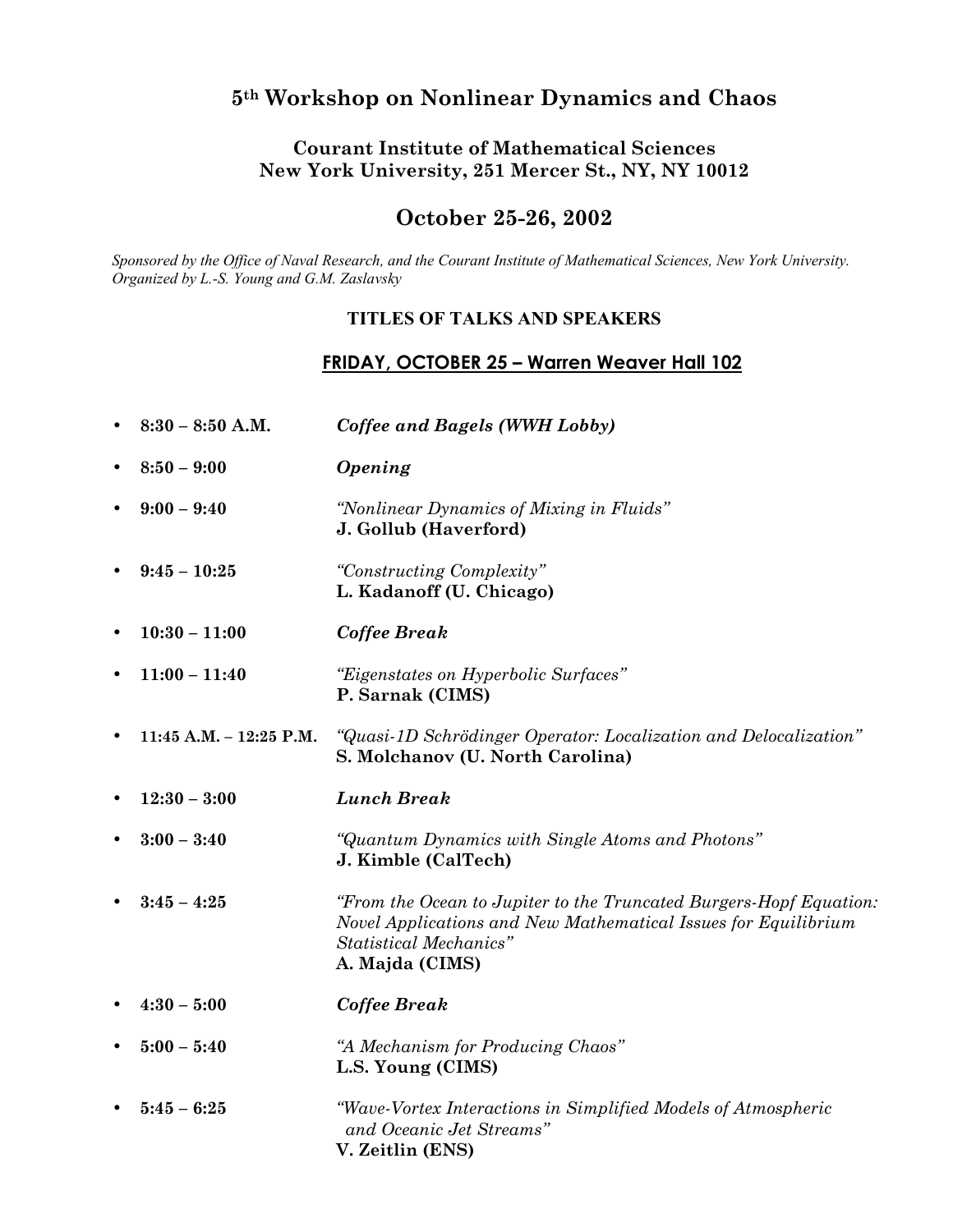• **6:30 P.M.** *Reception (13th floor, Warren Weaver Hall)*